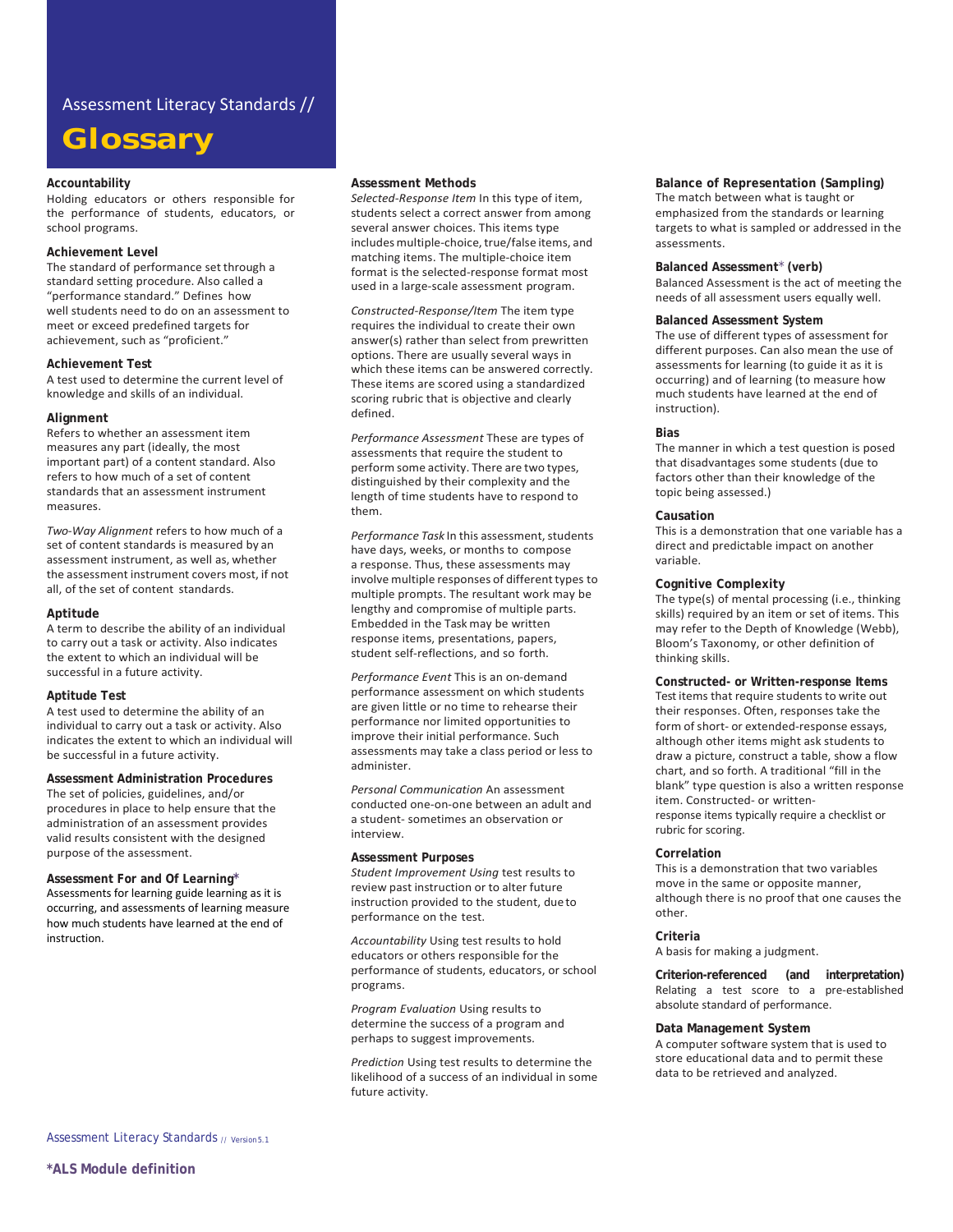## **Depth of Knowledge (DoK)**

A taxonomy of four levels, developed by Norm Webb, that can be used to classify the cognitive complexity of test items, content standards, and learning objectives.

## **Diagnostic Test**

A test used to determine the areas of strength and weakness of an individual.

## **Dispositions**

Attitudes or beliefs about something.

## **Distortion**

A factor in the assessment process that does not permit the accurate determination of student performance or that of a school or district.

## **Essential Learnings**

A set of prioritized outcomes, derived from state standards, that helps focus on the most needed aspects of the curriculum for instructional planning purposes.

## **Exemplars\***

Examples that give students insight into what excellence looks like or doesn't look like when working toward mastery of a learning target. Exemplars must be based on identified success criteria.

## **Feedback**

Information about performance provided by another person or an instrument.

#### **Field Test**

Trying out of newly-created items in a formal manner on a representative sample of students.

## **Formative Assessment**

Information collected and used by teachers and students during instruction to improve teaching and learning as it is occurring.

## **Formative Feedback\***

Information in relation to a specific learning target that is given to students to describe actionable information to enhance their learning.

## **Grading**

Rating an individual or program on the basis of external standards.

#### **High Quality Assessment**

An assessment externally judged to be of superior quality.

## **Horizontally Aligned**

The alignment of instruction provided by multiple teachers teaching the same content at the same grade or in the same course.

## **Instructional Decisions**

The choices made by educators as they teach.

#### **Instructional Objective**

A statement that specifies what a learner will know and be able to do as a result of instruction. Most often found in curriculum framework documents.

## **Instructionally Embedded**

Assessments or activities that occur while instruction is taking place.

## **Inter-rater Reliability**\*

**T**he extent of agreement or concordance of scores between different raters when viewing the same sample of work or performance. If there is a low level of agreement, this may mean that the scoring guide, including the scoring rubric, is in need of more development, or additional training is needed for the raters. In large scale assessment programs, complex research designs are required to establish inter-rater reliability due to the large number of raters used.

## **Interim**

An assessment program that is administered periodically to students, such as at the conclusion of each marking period.

## **Interviews**

In this type of assessment, a teacher typically works with an individual student, asks a series of planned and/or unplanned questions, and records students' responses to thequestions.

#### **Item**

An assessment question, problem, or exercise. The individual measures used in a test.

## **Learning Progressions**

A continuum or trajectory of continuous, coherent development that connects knowledge, concepts and skills within a domain.

#### **Learning Targets**

The knowledge and skills students must acquire to master the standards.

## **Levels of Proficiency**

The different levels of performance on an assessment.

## **Measures of Central Tendency: Mean, Mode and Median**

*Mean* The arithmetic average of a set of data, calculated by adding up all the scores and dividing by the number of scores.

*Mode* The most frequently occurring score in a set of scores.

*Median* The score at the middle point in a set of scores.

## **Measures of Variability:**

**Variance and Standard Deviation**  *Variance The* deviation of each score in a set of scores from the mean score of the set, squared.

*Standard Deviation* The square root of the variance of each score in a set of scores, divided by the number of scores.

## **Multiple Measures**

The use of different types of measures to assess students or programs from somewhat different perspectives in order to obtain a broader picture of students or a program.

## **Norm-referenced (and /interpretation)**

The comparison of a student or school score to a representative sample of students or schools – the norm group. Scores are interpreted as above or below the average (mean score) of the norm group.

#### **Performance Assessments**

Assessments where students are asked to perform in some way, such as completing an experiment in science, conducting an investigation in science, singing, acting out a character in a theatrical production, or completing a painting in an arts class. The products of performance assessment can be many types. Performance assessments typically require a checklist or a rubric for scoring.

## **Performance Event**

This is an on-demand performance assessment on which students are given little or no time to rehearse their performance nor limited opportunities to improve their initial performance. Such assessments may take a class period or less to administer. One of two types of assessments that require the student to perform some activity. These two types are distinguished by their complexity and the length of time students have to respond to them.

## **Performance Task**

On this assessment, students have days, weeks, or months to compose a response. Thus,theseassessmentsmayinvolvemultiple responses of different types to multiple prompts. The resultant work may be lengthy and comprised of multiple parts. Embedded in the Task may be written response items, presentations, papers, student self-reflections, and so forth. One of two types of assessments that require the student to perform some activity. These two types are distinguished by their complexity and the length of time students have to respond to them.

## **Personal Communication**

An assessment conducted one-on-one between an adult and a student—sometimes an observation or interview.

## **Pilot Testing**

A preliminary use of assessment items to see if they work. If they don't, they may be discarded or revised. If they do work, the next step is to field test them.

#### **Placement Test**

A test used to determine the best program or treatment for an individual.

## **Prediction**

The use of test results to determine the likelihood of success of an individual in some future activity.

# **"IMAC**

\*ALS Module definition